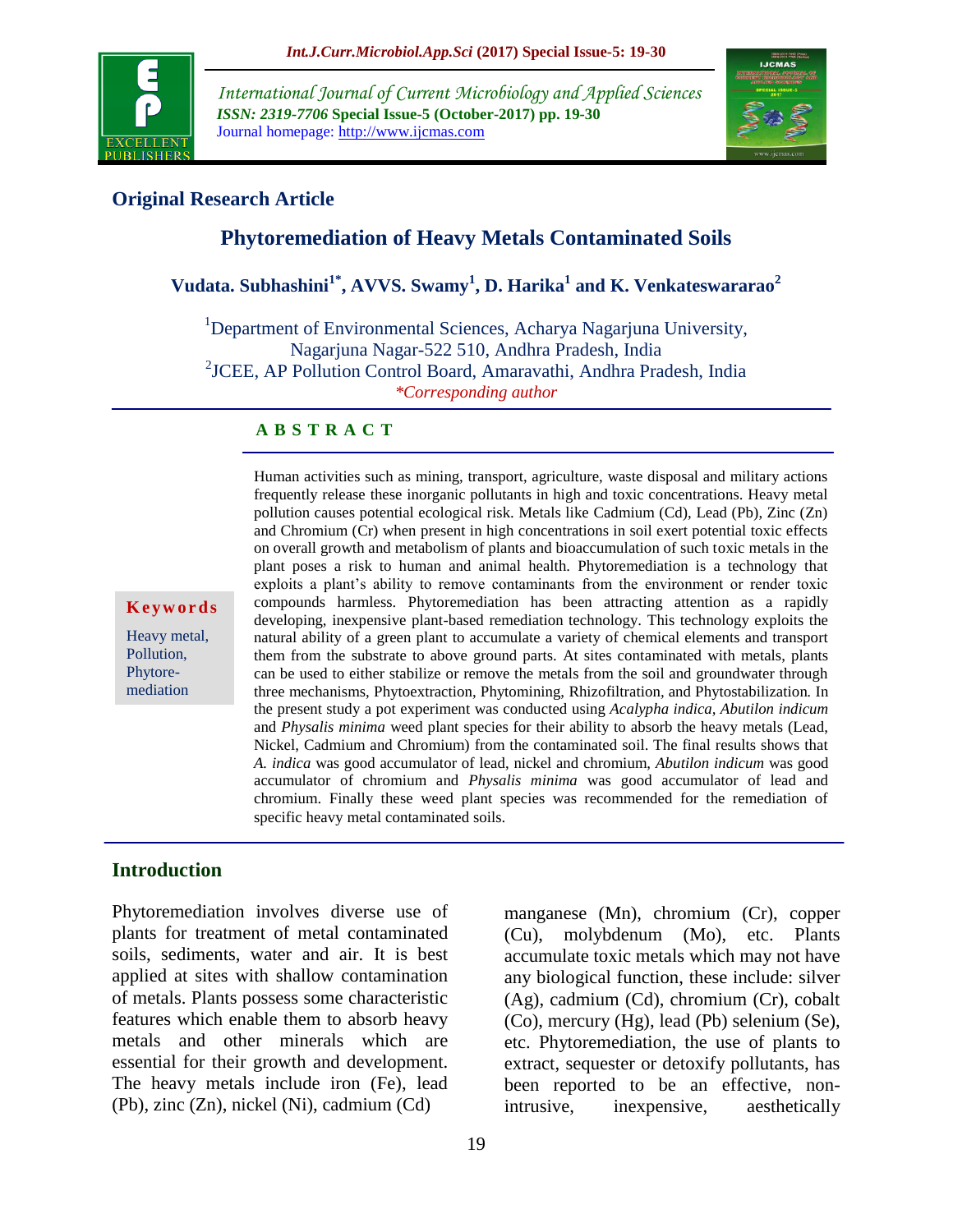pleasing, socially accepted technology to remediate polluted soils (Alkorta and Garbisu, 2001; Weber *et al.,* 2001; Garbisu *et al.,* 2002). The basic idea that plants can be used for environmental remediation is quite old. The aquatic or semi-aquatic vascular plants also used for phytoremediation such as, water hyacinth *(Eichhornia crassipes)*, pennyworth *(Hydrocotyle umbellata),* duckweed *(Lemna minor),* and water velvet *(Azolla pinnata*), can take up Pb, Cu, Cd, Fe and Hg from contaminated media existed for a long time (Chen *et al.,* 2003; Fitz and Wenzel, 2002; Karenlampi *et al.,* 2000; Lanza and Flathman, 2001; Lasat, 2002; Madrid *et al.,* 2003; McGrath and Zhao, 2003; McGrath *et al.,* 2001; Meagher, 2000; Palmer *et al.,* 2001; Prasad, 2003).

Application of phytoremediation for the cleanup of industrial waste dump sites contaminated with toxic metals is another important area that has blossomed in recent years. Certain plants translocate metals at high concentrations from their surroundings and accumulate them in their above ground parts. Thus, they can be harvested and removed from the site (Prasad *et al.,* 2001). During phytoextraction heavy metal contaminants are taken up from the soil by plant roots and translocated to shoots. A plant for this purpose is expected to (i) be heavy-metal tolerant; (ii) grow rapidly with a high biomass yield per hectare; (iii) have high metal accumulating ability in the shoot; (iv) have a profuse root system and (v) a high bioaccumulation factor (Scragg, 2006; Jadia and Fulekar, 2008).

Reeves and Baker, (2000) reported that 45 plant families are known to contain metalaccumulating species. Such plants can accumulate As, Cu, Co, Cd, Mn, Ni, Se, Pb or Zn up to levels that are 100 to 1,000 times of those normally accumulated by plants

grown under the same conditions (Baker *et al.,* 2000; Brooks, 1998). Over 500 plant species comprising of 101 families have been reported, including members of the Asteraceae, Brassicaceae, Caryophyllaceae, Cyperaceae, Cunouniaceae, Fabaceae, Flacourtiaceae, Lamiaceae, Poaceae, Violaceae and Euphobiaceae. Metal hyperaccumulation occurs in approximately 0.2% of all angiosperms and is particularly well represented in the Brassicaceae (Kramar, 2010). Wei *et al.,* (2004) have reported that *S. nigrum* as hyperaccumulator of Cd. Based on results the plant species were found to have the potential for Phytostabilization and Phytoextraction. *B. reptans*, *S. nigrum P. oleracea* and *X. stromarium* had very high BCF values and could be useful for Phytostabilization of soils contaminated with Cu and Pb. *Canna indica* effectively translocate lead and chromium to aerial parts while the roots retain high quantities of cadmium, nickel and zinc. The total absorption was high for zinc followed by chromium (Subhashini *et al.,* 2014).

# **Materials and Methods**

The experimental plants seedlings were grown in pots filled with garden soil. The seedlings were collected from the uncontaminated soils. All the selected seedlings were of uniform size and free of any disease symptoms. The heavy metals selected for the study was lead, nickel, cadmium and chromium, the metal uptake was estimated in root, stem and leaves for every 20 days for a total period of 60 days. In addition a control set of experimental pots was also maintained. The heavy metal solutions of 5mg/L was prepared from the stock and administered to the plants and care was taken to avoid leaching of water from the pots. The metal uptake was estimated once in every 20 days up to 60 days (2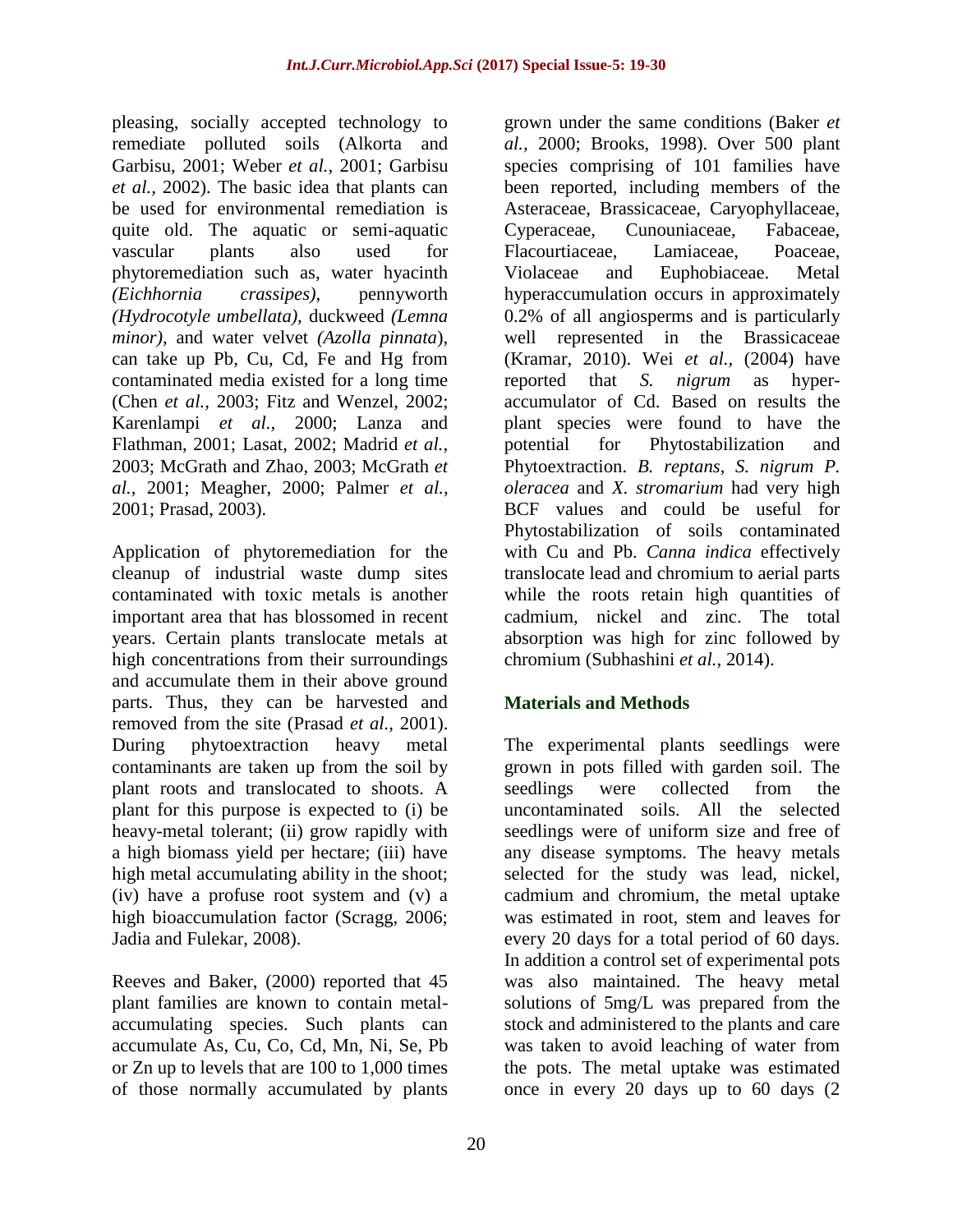months). The sample plants were removed from the pots and washed under tap water and then with distilled water. The collected plants were air dried, then placed in a dehydrator for 2-3 days and then oven dried for four hours at 100 ºc. The dried samples of the plant were powdered and stored in polyethylene bags. The powdered samples were subjected to acid digestion.1gm of the powdered plant material were weighed in separate digestion flasks and digested with  $HNO<sub>3</sub>$  and HCl in the ratio of 3:1. The digestion on hot plate at 110ºc for 3-4 hours or continued till a clean solution was obtained. After filtering the filtrate was analyzed for the metal contents in AAS.

The metal concentration, transfer and accumulation from soil to roots and shoots was evaluated in terms of Bioconcentration Factor (BCF) and Translocation Factor (TF). The plants showing high BCF and TF values (greater than one) are suitable for phytoextraction. While the plants showing TF value less than one can be used for phytostabilization.

# **Bioconcentration Factor (BCF)**

Metal concentrations in plants vary with plant species. The concentration, transfer and accumulation of metals from soil to roots and shoots was evaluated in terms of Biological Concentration Factor (BCF), Translocation Factor (TF). Biological Concentration Factor (BCF) was calculated as metal concentration ratio of plant roots to soil (Yoon *et al.,* 2006).

The Bioconcentration Factor (BCF) of metals was used to determine the quantity of heavy metal absorbed by the plant from the soil. This is an index of the ability of the plant to accumulate a particular metal with respect to its concentration in the soil (Ghosh and Singh, 2005).

#### **Translocation Factor (TF)**

Translocation Factor (TF) was described as ratio of heavy metals in plant shoot to that in plant root (Li *et al.,* 2007). To evaluate the potential of this species for Phytoextraction, the Translocation Factor (TF) was calculated. This ratio is an indication of the ability of the plant to translocate metals from the roots to the aerial parts of the plant. Metals that are accumulated by plants and largely stored in the roots of plants are indicated by TF values  $\langle 1$ , with values greater indicating translocation to the aerial part of the plant (Yoon *et al.,* 2006).

# **Results and Discussion**

### **Accumulation of heavy metals in**  *Acalypha indica*

## **Accumulation of lead (mg/kg) in** *Acalypha indica*

*Acalypha indica* was grown in pots and each set was administered with one heavy metal for sixty days. The heavy metals were gradually absorbed by the roots and translocated to aerial parts of the plant i.e. stem and leaves. The rate of translocation of nutrients and non-nutrients absorbed by the roots are transferred to the above ground plant parts at different rates.

The *Acalypha indica* was tested for its capacity to absorb heavy metals viz. lead, nickel, zinc, cadmium and chromium for 60 days. The accumulation in the plant was measured at a 20 day interval. A total of 44.85 mg/kg lead was present in the total plant in control set of which the roots contained  $21.16\pm0.16$  (0.05level) mg/kg while the stem and leaves contained 15.83 and 7.86 mg/kg of lead, respectively. Approximately 47% of lead is available for the plant for absorption and the remaining is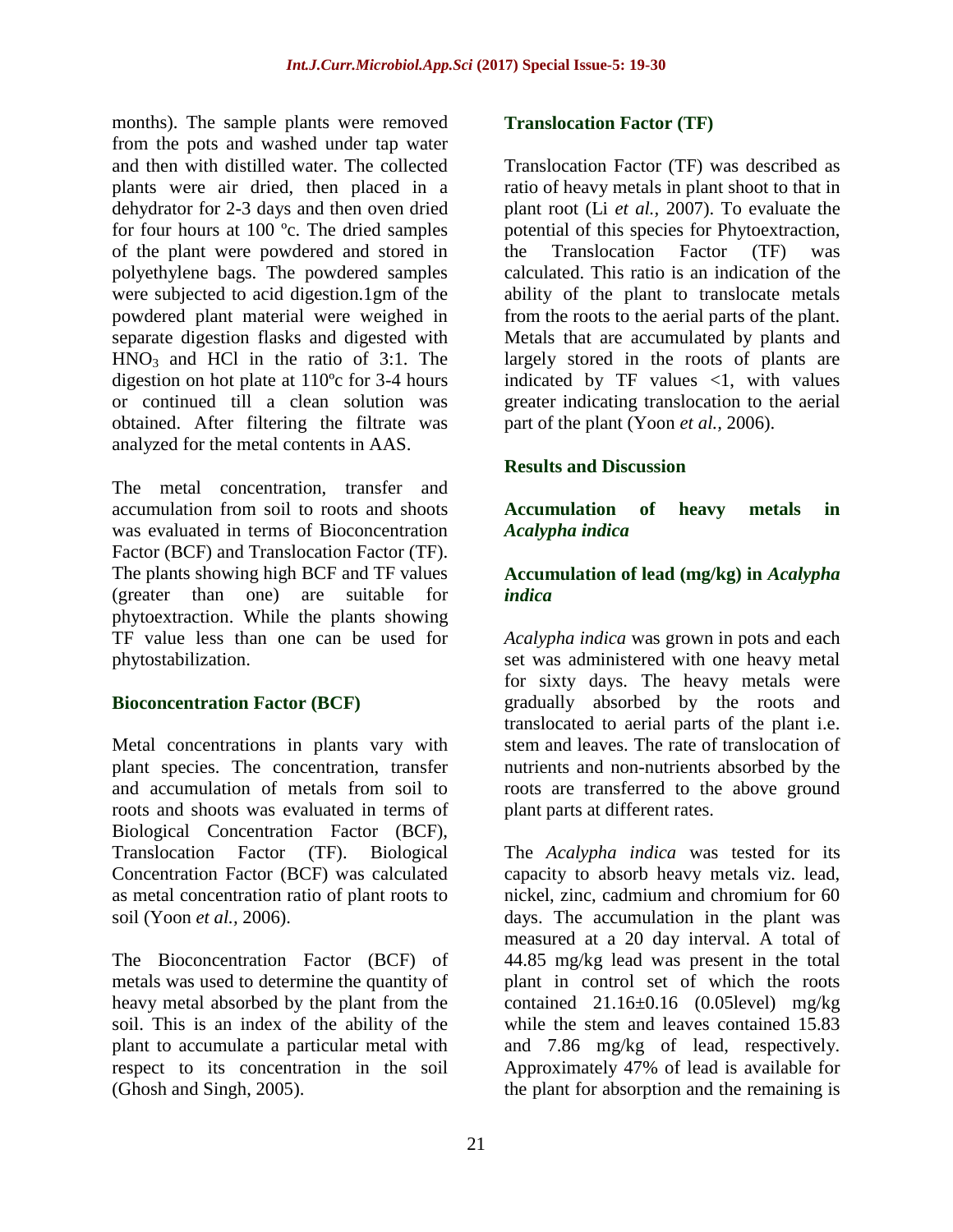translocated to stem and leaves on regular administration of aqueous solution of lead. The concentrations increased by  $20<sup>th</sup>$  day to 49.47 and reached highest value of 98.14 mg/kg by the  $60<sup>th</sup>$  day.

The concentration of lead in the root by  $20<sup>th</sup>$ day was 23.89 mg/kg. This was a marginal increase of accumulation in root i.e. 2.3 mg/kg during the first 20 days. The accumulation in the stem during the first 20 days was 9.2 mg/kg and that in leaves was 11.68±0.18.

This reveals that by  $20<sup>th</sup>$  day the lead that has accumulated in the roots was translocated to stem and leaves in a slow manner. By  $40<sup>th</sup>$  day the total accumulation was 54.62 of which highest accumulation was observed in stem  $(21.26\pm0.16)$  and this was higher by at least 5 mg/kg compared to leaves and root.

By  $60<sup>th</sup>$  day the root has shown highest accumulation followed by leaves and stem in that order. The total accumulation also increased considerably.

## **Accumulation of nickel (mg/kg) in**  *Acalypha indica*

*Acalypha indica* absorbed 22.9 mg/kg of nickel by  $20<sup>th</sup>$  day. Much of the nickel has remained in the root (11.17 mg/kg). Approximately 50% of the absorbed nickel was translocated to stem and leaves. The accumulation in the stem has increased by three fold in the stem by  $40<sup>th</sup>$  day and then the accumulation was marginal till  $60<sup>th</sup>$  day. On the whole the accumulation of lead was low in leaves throughout. All the plant parts have shown a marginal increase of accumulation of nickel from  $40<sup>th</sup>$  day to  $60<sup>th</sup>$ day. The translocation of nickel was effective from roots to stem and low from stem to leaves.

## **Accumulation of cadmium (mg/kg) in**  *Acalypha indica*

Cadmium is a non-essential nutrient but absorbed through roots along with the other nutrients. The observations in the present study showed that the cadmium absorbed through the roots is not translocated effectively to the stem and roots. The differences in the accumulation of cadmium in the roots stem and leaves reveal the same. The concentrations of cadmium measured on  $20^{th}$ ,  $40^{th}$  and  $60^{th}$  days in leaves and stem showed more or less uniform or very slow increase of concentrations. However, the concentration of cadmium increased substantially from  $40^{th}$  day to  $60^{th}$  day (from 5.54 to 17.59 mg/kg) in the root and low concentrations in stem and leaves during the same period affirm that the absorbed cadmium remained only in the roots and not translocated to the above ground plant parts.

# **Accumulation of chromium (mg/kg) in**  *Acalypha indica*

*Acalypha indica* showed a differential accumulation of chromium in different plant parts. The accumulation of chromium was maximum during the first 20 days and then stabilised. During the first 20 days the absorption was found to be high when compared to accumulations by  $40^{th}$  and  $60^{th}$ days. Only leaves have shown substantial increase of accumulation from  $20<sup>th</sup>$  day to  $40<sup>th</sup>$  day, while a marginal increase was observed in stem and roots. The total accumulation of chromium in roots was higher by 50% compared to stem and leaves. The higher concentrations of chromium in the roots reveal that the chromium absorbed through the root system was partially translocated to the stem and leaves. The accumulation of chromium in the below ground biomass was much higher than those of the above ground plant parts. The order of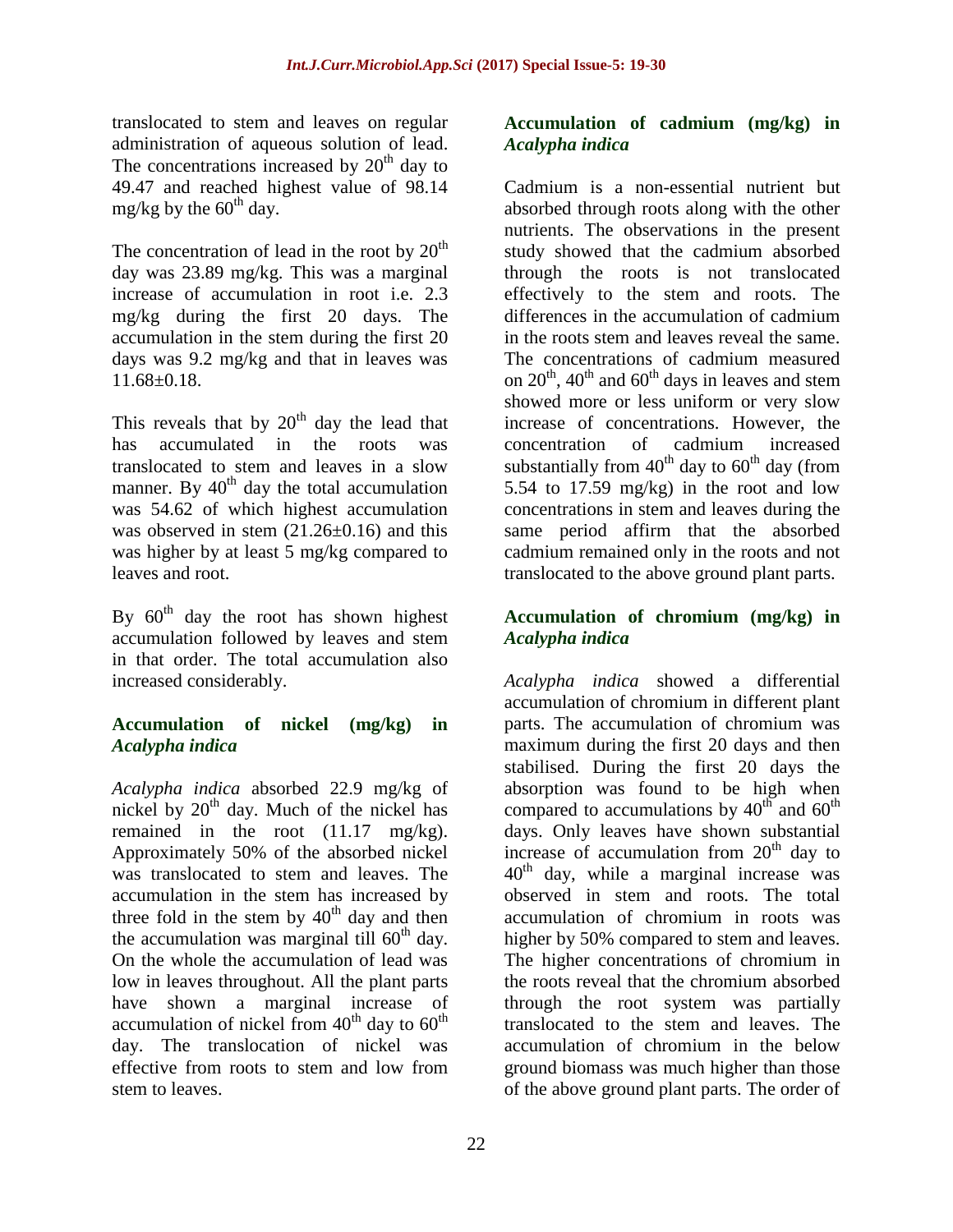accumulation of chromium in the plant parts is roots>stem>leaves. The quantity of absorption was appreciably higher than the cadmium in all the plant parts of the *Acalypha indica*.

## **Accumulation of heavy metals in** *Abutilon indicum*

## **Accumulation of lead (mg/kg) in** *Abutilon indicum*

The plant parts were analysed to estimate the accumulation of lead by  $20<sup>th</sup>$ ,  $40<sup>th</sup>$  and  $60<sup>th</sup>$  days. The accumulation of lead was lowest in the roots and highest in the stem. The lead that is absorbed from the soil by the roots is translocated to the above ground stem and leaves.

The translocation of lead from roots to stem was higher compared to that of the stem to leaves. Most of the lead that is translocated to stem remained in the stem and gradually accumulated to the tune of 17.21 mg/kg. The accumulation was consistent throughout in the root system.

The accumulation of lead showed a sudden increase by  $20^{th}$  day in the stem from 16.81 to 31.24 mg/kg and from then the accumulation was though marginal, it was consistent. Lead accumulation in the leaves also showed similar trend but with less concentration.

# **Accumulation of nickel (mg/kg) in**  *Abutilon indicum*

The total accumulation of nickel in the roots was lowest among the plant parts (6.9 mg/kg) during the whole experimental period. Out of the total nickel accumulated by  $60^{th}$  day (30.44 mg/kg) only 6.90 mg/kg is accumulated in the roots while the accumulation in leaves and stem was more

or less equal  $(11.57 \text{ and } 11.97 \text{ mg/kg})$ , respectively). The results reveal that the nickel that is absorbed from the soil is translocated to roots and in turn the roots have translocated to the stem and then to leaves. The leaves and stem of the *Abutilon indicum* have the same potential to absorb nickel.

## **Accumulation of cadmium (mg/kg) in A***butilon indicum*

Cadmium metal is not an essential element for the plant. But it enters in to the plant body along with other nutrients through the root system. The highest concentration of cadmium was recorded in the roots by  $60<sup>th</sup>$ day showing a total accumulation of 14.08 mg/kg (55.6% of the total accumulation). Further it was observed that the maximum accumulation in roots took place between  $40^{\text{th}}$  and  $60^{\text{th}}$  day. From the beginning of the experiment, there was a consistent increase of the concentration of cadmium in leaves and stem. However, the total accumulation of cadmium in leaves and stem was much lower than in roots. The cadmium translocation was very poor from roots to stem and leaves in *Abutilon indicum.*

## **Accumulation of chromium (mg/kg) in**  *Abutilon indicum*

*Abutilon indicum* showed a tendency of high absorption of chromium by the root system. The roots have accumulated 33.18 mg/kg (63.7%) of chromium during the experimental period and the accumulation in leaves and stem was low and consistent from  $20^{th}$  day up to  $60^{th}$  day. However, chromium was actively absorbed by the stem and leaves during the first 20 days of the experimental period. The chromium was not translocated to above ground plant parts and hence only 36% of the chromium was found in leaves and stem.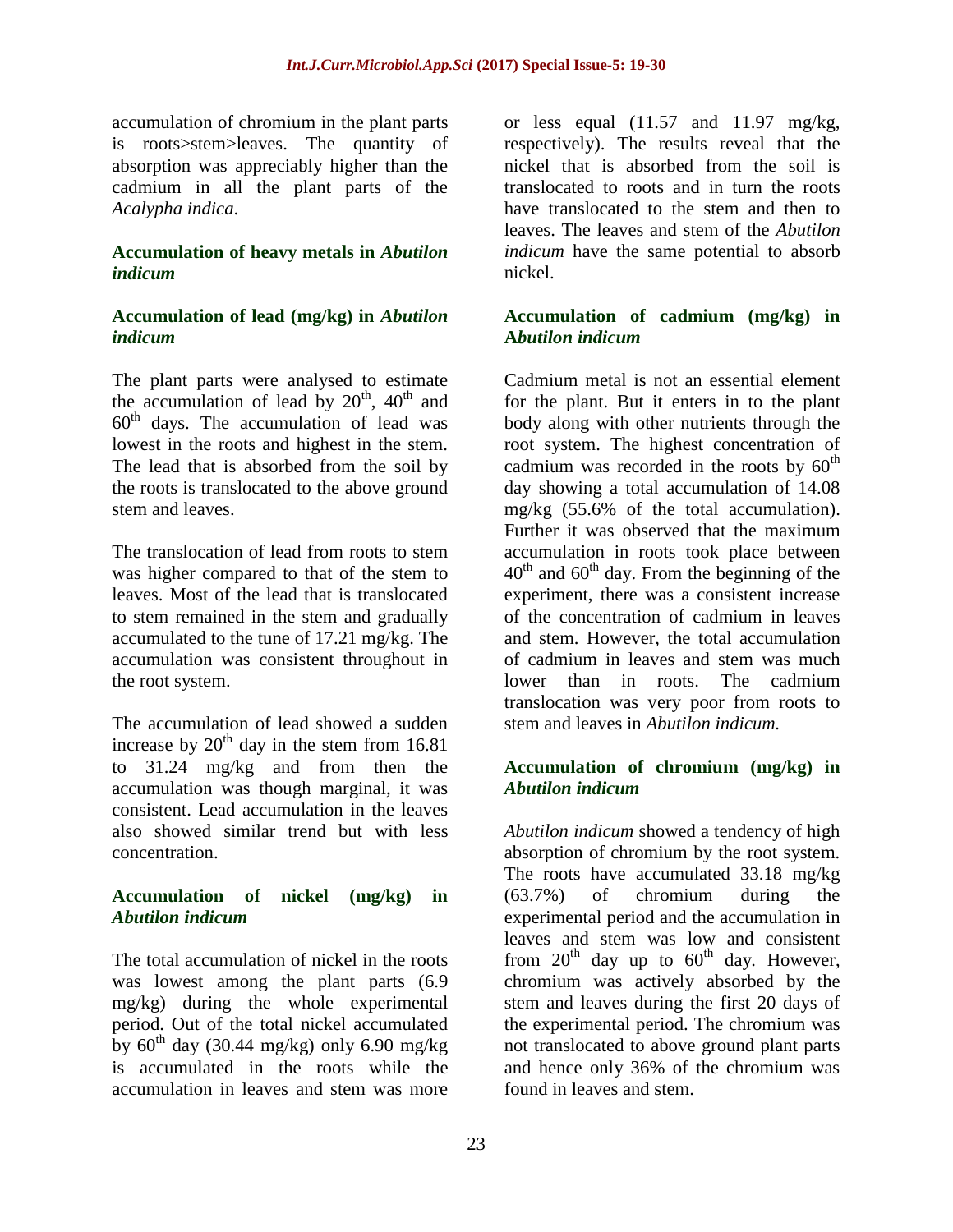#### **Accumulation of heavy metals in** *Physalis minima*

#### **Accumulation of lead (mg/kg) in** *Physalis minima*

Highest concentration of lead was recorded in the roots followed by leaves and stem. The quantity of lead absorbed by the roots of *Physalis minima* was translocated to stem and then to leaves.

The lowest concentration of lead in the stem was because the lead that received from the roots was translocated to leaves leaving only marginal quantity in the stem. The absorption of lead was highest in the leaves between  $40^{th}$  day and  $60^{th}$  day. The observations reveal that much of the lead absorbed was retained in the roots.

### **Accumulation of nickel (mg/kg) in**  *Physalis minima*

The capacity of absorbing nickel by *Physalis minima* was found to be very less. Throughout the experimental period, the absorption of nickel was consistent except between  $20^{th}$  and  $40^{th}$  day in leaves. The total accumulation was very high in leaves compared to roots and stem. About 63% of the nickel accumulated in the leaves only.

#### **Accumulation of cadmium (mg/kg) in**  *Physalis minima*

The availability of cadmium is less in nature. Cadmium is not an essential nutrient for the plants. The absorption of cadmium was slow and the accumulation was also less in the aerial parts of the *Physalis minima*. Though the concentrations of cadmium were less but the absorption gradually increased during the experimental period except between  $40<sup>th</sup>$  and  $60<sup>th</sup>$  day in roots. Sixty eight percent of the total cadmium

accumulated in the roots of while the accumulation in leaves and stem of *Physalis minima* was very less.

## **Accumulation of chromium (mg/kg) in**  *Physalis minima*

*Physalis minima* have good potential of removing chromium through its roots. There was a steady increase of concentrations in the roots during the experimental period, while in leaves and stems there was only marginal increase in leaves and stems during 40-60 days. There was also a marked variation in the accumulation in different parts of the plant.

The roots system is proved to be a good absorber of chromium with 67% retained in roots. Only 5.43 mg/kg of chromium accumulated in stem during the experimental period while the accumulation was 9.01 mg/kg in the leaves. The accumulation of chromium in *Physalis minima* was good compared to cadmium among heavy metals and among other plant species also.

# *Acalypha indica*

The control set of experiments showed varied levels of metals in leaves, stem and roots of *Acalypha indica*. The absorption of metals lead, nickel, cadmium and chromium was compared in leaves, stem and roots. The leaves of *Acalypha indica* showed highest concentration of lead followed by chromium, cadmium and nickel in that order.

The order of total concentration accumulated in the stem was nickel followed by chromium, lead and cadmium. Nickel accumulated in highest (19.15 mg/kg) in stem and cadmium accumulated in lowest (0.91 mg/kg) concentration in the stem in 60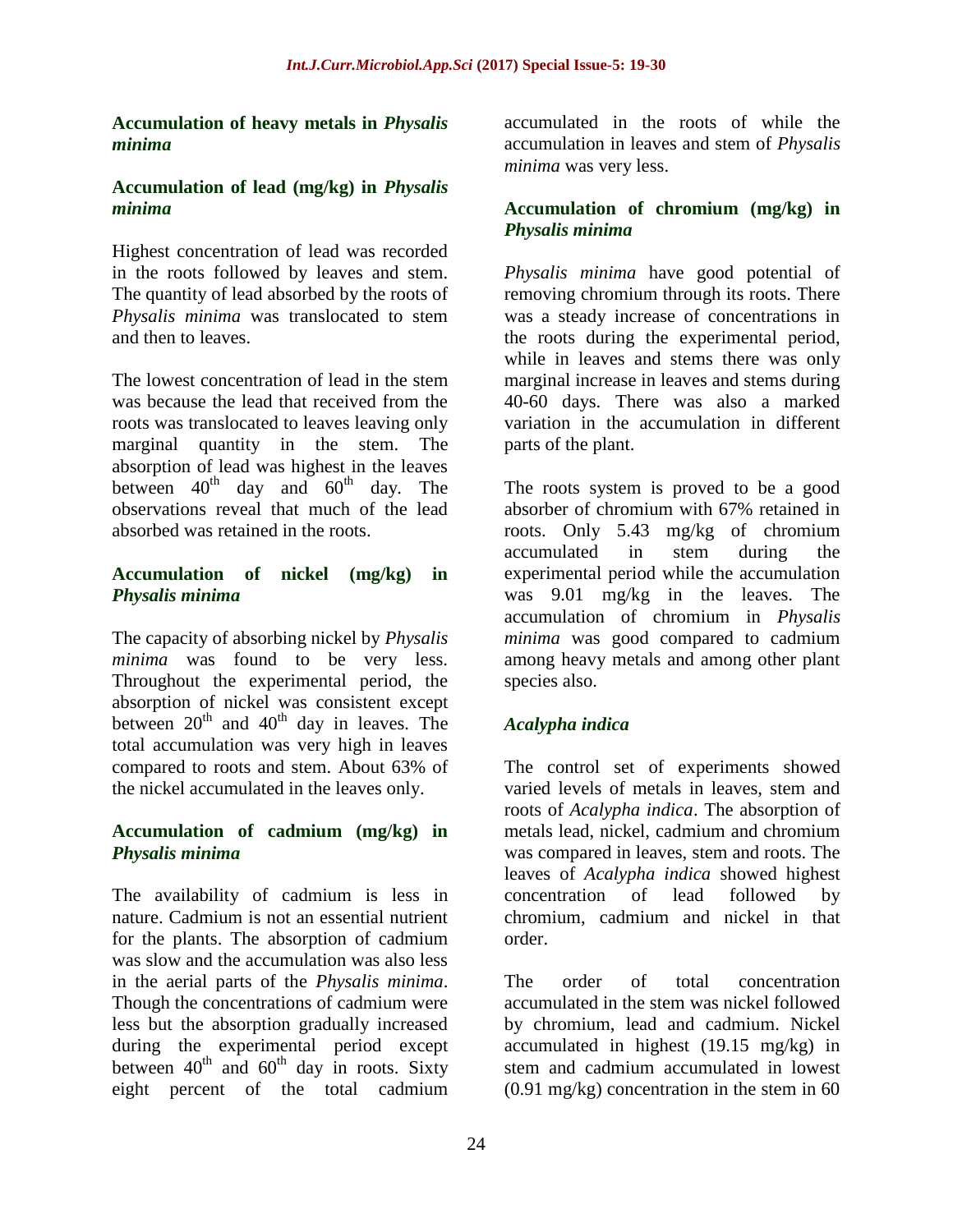days of experimental period in *Acalypha indica.* Lead was recorded in highest quantities (38.4 mg/kg) followed by chromium, nickel and cadmium in that order. Whereas the total accumulation of metals in roots of *Acalypha indica* followed a different way. In case cadmium accumulation appears to be very high in roots but the translocation of the metal s decreased from day 20-40 to 40-60.

# *Abutilon indicum*

The quantities of metals absorbed by *Abutilon indicum* are moderate with respect to different parts and total accumulations. Cadmium and chromium were accumulated in substantially high quantities in roots  $(14.07 \text{ mg/kg}, 33.18 \text{ mg/kg} \text{ respectively}).$ 

This revealed that the cadmium and chromium remained in the roots with being translocated to the above ground plant parts. A completely inverse picture was witnessed in case of nickel and lead.

In cases of lead, nickel, cadmium and chromium the total accumulation was more or less uniform in leaves and stem. Cadmium concentrations were lowest (5.75mg/kg in leaves and 5.49 mg/kg in stem).

These differences of accumulations are attributed to the plant requirement. Cadmium and chromium enter the plant body along with the nutrients though they do not have any defined metabolic activity.

## *Physalis minima*

The total accumulation of metals in the plant varied from a lowest of 18.81 mg/kg (nickel) to a highest of 91.16mg/kg (lead). The leaves accumulated lead in highest quantities followed by nickel (11.92 mg/kg),

chromium (9.0 mg/kg) and cadmium (6.16 mg/kg) in that order. It is evident that the accumulations of all the metals in leaves was higher than stem which was unique for *Physalis minima* and was not observed in any other plant under study. The difference of accumulation between stem and leaves of chromium and cadmium was less than 50% whereas it was a little about 5 times higher in nickel and lead.

The translocation of nickel was effective from roots to leaves was compared to other metals. The roots of *Physalis minima* recorded highest accumulation of metals except nickel which accumulated in higher quantities in leaves.

Stem of *Physalis minima* is not a good accumulator it showed accumulation levels only after roots and leaves.

Phytoremediation term applied for the use of plants for remediation of organic and inorganic contaminant of soils. Phytoremediation, the use of plants to extract, sequester, and detoxify pollutants, has been reported to be an effective, nonintrusive, inexpensive, aesthetically pleasing, socially accepted technology to remediate polluted soils.

The present study identifies that *Acalypha indica* was a good accumulator of lead, nickel and chromium. The plant species can be recommended for phytoextraction of lead, nickel and chromium contaminated soils. *Abutilon indicum* was good accumulator of chromium.

The species can be recommended for the phytoextraction of chromium contaminated soils. *Physalis minima* were good accumulator of lead. The species can be recommended for the phytoextraction of the lead contaminated soils.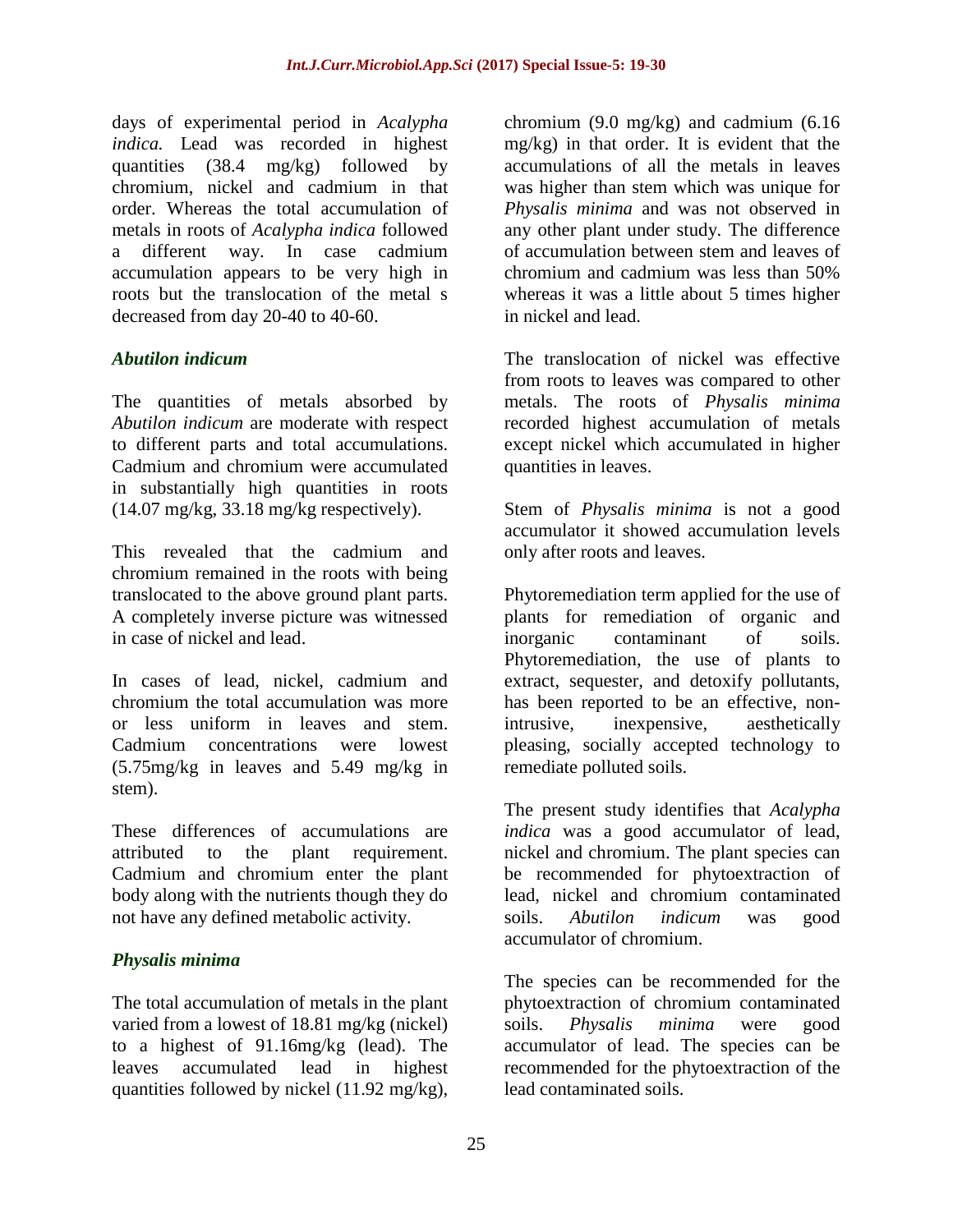| Plant part   | Control          | 20th day         | 40th day         | 60th day         | Total        |
|--------------|------------------|------------------|------------------|------------------|--------------|
|              |                  |                  |                  |                  | Accumulation |
| Leaf         | $7.86 \pm 0.09$  | $11.68 \pm 0.18$ | $16.83 \pm 0.11$ | $30.49 \pm 0.12$ | 22.63        |
| <b>Stem</b>  | $15.83 \pm 0.11$ | $9.2 \pm 0.13$   | $21.26 \pm 0.16$ | $26.5 \pm 0.18$  | 10.68        |
| Root         | $21.16 \pm 0.16$ | $23.89 \pm 0.19$ | $16.53 \pm 0.17$ | $41.14 \pm 0.16$ | 19.98        |
| Total        |                  |                  |                  |                  |              |
| Accumulation | 44.85            | 49.47            | 54.62            | 98.14            | 53.29        |

# **Table.1** Accumulation of lead (mg/kg biomass) in different plant parts of *Acalypha indica* during the experimental period

# **Table.2** Accumulation of nickel (mg/kg biomass) in different plant parts of *Acalypha indica*  during the experimental period

|                           |                                |                                    |                                    |                  | Total        |
|---------------------------|--------------------------------|------------------------------------|------------------------------------|------------------|--------------|
| Plant part                | Control                        | 20th day                           | 40th day                           | 60th day         | Accumulation |
| Leaf                      | $2.27 \pm 0.44$ 5.7 $\pm$ 0.19 |                                    | $7.77 \pm 0.11$                    | $9.83 \pm 0.13$  | 7.57         |
| Stem                      | $1.69 \pm 0.48$                | $6 \pm 0.13$                       | $19.78 \pm 0.16$                   | $20.85 \pm 0.18$ | 19.15        |
| Root                      |                                | $2.75 \pm 0.16$   $11.17 \pm 0.17$ | $24.88 \pm 0.18$   26.1 $\pm$ 0.16 |                  | 17.35        |
| Total                     |                                |                                    |                                    |                  |              |
| Accumulation $\vert$ 6.71 |                                | 22.9                               | 52.43                              | 56.78            | 50.07        |

## **Table.3** Accumulation of cadmium (mg/kg biomass) in different plant parts of *Acalypha indica* during the experimental period

|                   |                 |                 |                 |                  | Total        |
|-------------------|-----------------|-----------------|-----------------|------------------|--------------|
| <b>Plant Part</b> | Control         | 20th day        | 40th day        | 60th day         | Accumulation |
| Leaf              | $0.38 \pm 0.13$ | $2.07 \pm 0.19$ | $2.95 \pm 0.11$ | $3.65 \pm 0.13$  | 3.27         |
| <b>Stem</b>       | $1.04 \pm 0.11$ | $1.65 \pm 0.12$ | $1.68 \pm 0.15$ | $1.95 \pm 0.17$  | 0.91         |
| Root              | $1.93 \pm 0.16$ | $5.52 \pm 0.18$ | $5.54 \pm 0.18$ | $17.59 \pm 0.16$ | 15.65        |
| Total             |                 |                 |                 |                  |              |
| Accumulation      | 3.35            | 9.24            | 10.17           | 23.19            | 19.83        |

# **Table.4** Accumulation of chromium (mg/kg biomass) in different plant parts of *Acalypha indica* during the experimental period

| <b>Plant Part</b>     | Control          | 20th day         | 40th day                            | 60th day         | Total<br>Accumulation |
|-----------------------|------------------|------------------|-------------------------------------|------------------|-----------------------|
| Leaf                  | $6.31 \pm 0.12$  | $11.72 \pm 0.19$ | $25.44 \pm 0.11$                    | $27.44 \pm 0.13$ | 21.13                 |
| <b>Stem</b>           | $10.88 \pm 0.11$ | $24.4 \pm 0.13$  | $27.01 \pm 0.16$   $28.22 \pm 0.18$ |                  | 17.33                 |
| Root                  | $9.45 \pm 0.16$  | $53.34 \pm 0.18$ | $53.33 \pm 0.18$   $53.55 \pm 0.19$ |                  | 44.1                  |
| Total<br>Accumulation | 26.64            | 89.46            | 105.78                              | 109.21           | 82.56                 |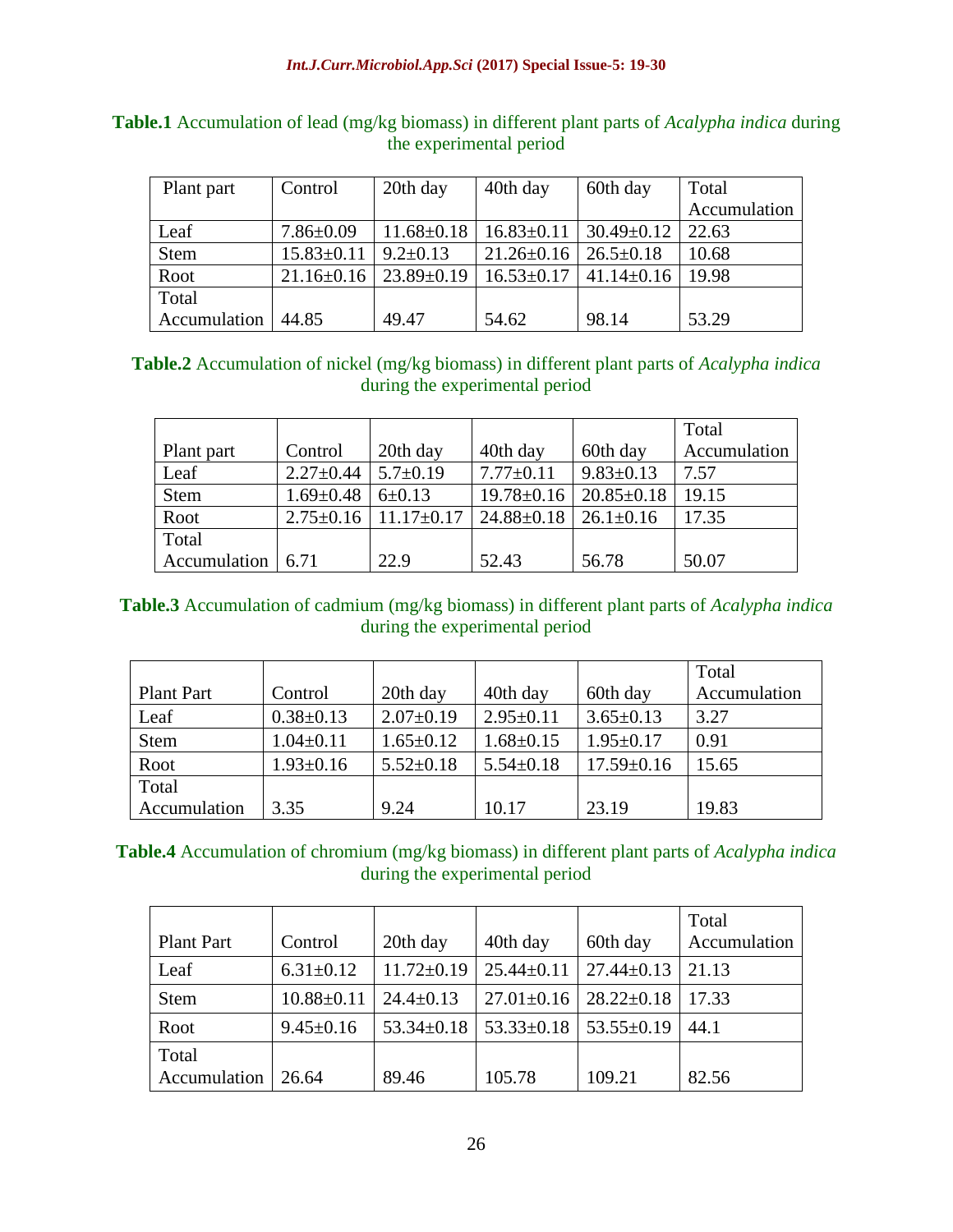|                      |                 |                                                       |                                                                                 |                       | Total        |
|----------------------|-----------------|-------------------------------------------------------|---------------------------------------------------------------------------------|-----------------------|--------------|
| Plant part           | Control         | 20th day                                              | 40th day                                                                        | 60th day              | Accumulation |
| Leaf                 | $5.69 \pm 0.32$ |                                                       | $12.84 \pm 0.08$   $15.73 \pm 0.12$   $17.76 \pm 0.16$   $12.07$                |                       |              |
| <b>Stem</b>          |                 |                                                       | $16.81\pm0.13$   31.24 $\pm$ 0.19   32.56 $\pm$ 0.19   34.02 $\pm$ 0.08   17.21 |                       |              |
| Root                 |                 | $28.78 \pm 0.08$   29.63 $\pm$ 0.17   29.82 $\pm$ 0.1 |                                                                                 | $30.03 \pm 0.05$ 1.25 |              |
| Total                |                 |                                                       |                                                                                 |                       |              |
| Accumulation   51.28 |                 | 73.72                                                 | 78.11                                                                           | 81.81                 | 30.53        |

# **Table.5** Accumulation of lead (mg/kg biomass) in different plant parts of *Abutilon indicum* during the experimental period

## **Table.6** Accumulation of nickel (mg/kg biomass) in different plant parts of *Abutilon indicum*  during the experimental period

|                        |                 |                 |                                    |                  | Total        |
|------------------------|-----------------|-----------------|------------------------------------|------------------|--------------|
| Plant part             | Control         | 20th day        | 40th day                           | 60th day         | Accumulation |
| Leaf                   | $1.28 \pm 0.50$ | $5.08 \pm 0.08$ | $10.85 \pm 0.13$ 12.85 $\pm$ 0.19  |                  | 11.57        |
| <b>Stem</b>            | $2.6 \pm 0.13$  |                 | $7.07\pm0.16$   11.71 $\pm$ 0.18   | $14.57 \pm 0.05$ | 11.97        |
| Root                   | $9.7 \pm 0.08$  | $9.88 \pm 0.07$ | $10.51 \pm 0.06$   $16.6 \pm 0.03$ |                  | 6.9          |
| Total                  |                 |                 |                                    |                  |              |
| $accumulation$   13.59 |                 | 22.03           | 33.08                              | 44.02            | 30.44        |

## **Table.7** Accumulation of cadmium (mg/kg biomass) in different plant parts of *Abutilon indicum* during the experimental period

|                   |                 |                 |                                               |                                                      | Total        |
|-------------------|-----------------|-----------------|-----------------------------------------------|------------------------------------------------------|--------------|
| <b>Plant Part</b> | Control         | 20th day        | 40th day                                      | 60th day                                             | Accumulation |
| Leaf              | $0.21 \pm 0.09$ | $1.04 \pm 0.08$ | $2.54\pm0.13$ 5.96 $\pm$ 0.19                 |                                                      | 5.75         |
| Stem              | $0.47 \pm 0.13$ |                 | $3.49\pm0.16$   $3.49\pm0.15$   $5.96\pm0.08$ |                                                      | 5.49         |
| Root              | $1.44 \pm 0.08$ |                 |                                               | $3.81 \pm 0.07$   $3.87 \pm 0.06$   $15.52 \pm 0.04$ | 14.08        |
| Total             |                 |                 |                                               |                                                      |              |
| Accumulation 2.12 |                 | 8.34            | 9.9                                           | 27.44                                                | 25.31        |

## **Table.8** Accumulation of chromium (mg/kg biomass) in different plant parts of *Abutilon indicum*  during the experimental period

|                           |                 |            |                                                                                   |                      | Total        |
|---------------------------|-----------------|------------|-----------------------------------------------------------------------------------|----------------------|--------------|
| Plant part                | Control         | $20th$ day | $40^{th}$ day                                                                     | $60^{\text{th}}$ day | accumulation |
| Leaf                      | $3.75 \pm 0.19$ |            | $11.32 \pm 0.08$   $12.26 \pm 0.13$   $12.55 \pm 0.19$                            |                      | 8.8          |
| Stem                      | $7.87 \pm 0.13$ |            | $17.79 \pm 0.16$   $17.82 \pm 0.19$   $17.95 \pm 0.08$                            |                      | 10.09        |
| Root                      |                 |            | $11.78 \pm 0.08$   $12.57 \pm 0.04$   $27.76 \pm 0.07$   $44.96 \pm 0.03$   33.18 |                      |              |
| Total                     |                 |            |                                                                                   |                      |              |
| accumulation $\vert$ 23.4 |                 | 41.68      | 57.84                                                                             | 75.46                | 52.07        |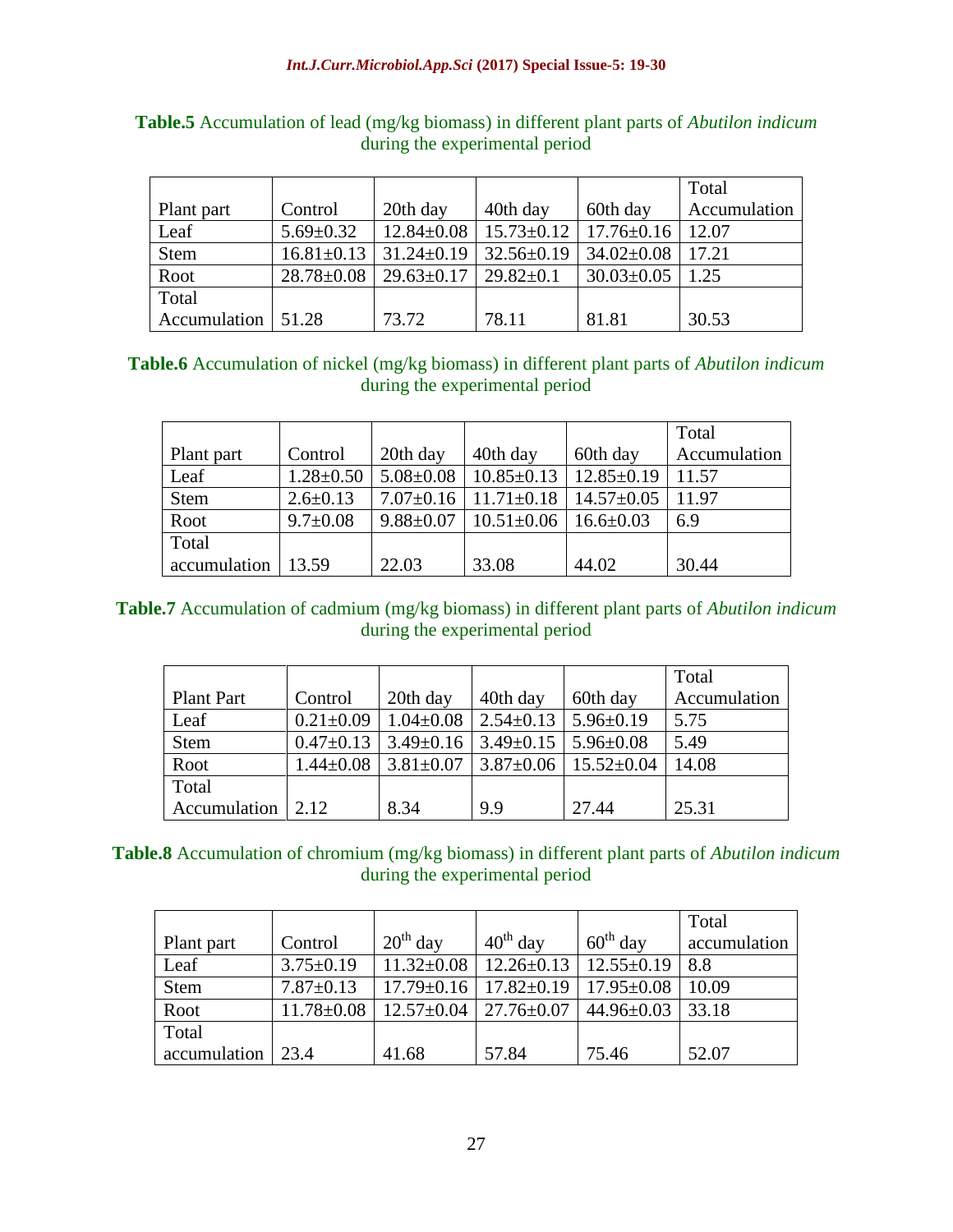|                   |                  |                  |                  |                  | Total        |
|-------------------|------------------|------------------|------------------|------------------|--------------|
| <b>Plant Part</b> | Control          | 20th day         | 40th day         | 60th day         | Accumulation |
| Leaf              | $53.89 \pm 0.41$ | $53.89 \pm 0.13$ | $52.35 \pm 0.08$ | $76.02 \pm 0.17$ | 22.13        |
| <b>Stem</b>       | $34.5 \pm 0.07$  | $43.04 \pm 0.15$ | $47.26 \pm 0.19$ | $38.31 \pm 0.19$ | 3.81         |
| Root              | $32.94 \pm 0.02$ | $96.32 \pm 0.13$ | $97.72 \pm 0.17$ | $98.61 \pm 0.15$ | 65.67        |
| Total             |                  |                  |                  |                  |              |
| Accumulation      | 121.34           | 193.25           | 197.34           | 212.95           | 91.61        |

# **Table.9** Accumulation of lead (mg/kg biomass) in different plant parts of *Physalis minima* during the experimental period

# **Table.10** Accumulation of nickel (mg/kg biomass) in different plant parts of *Physalis minima*  during the experimental period

|              |                  |                  |                                                         |                  | Total        |
|--------------|------------------|------------------|---------------------------------------------------------|------------------|--------------|
| Plant part   | Control          | 20th day         | 40th day                                                | 60th day         | Accumulation |
| Leaf         | $2.73 \pm 0.45$  | $5.38 \pm 0.13$  | $12.33 \pm 0.08$                                        | $14.65 \pm 0.17$ | 11.92        |
| <b>Stem</b>  | $12.02 \pm 0.08$ | $12.16 \pm 0.15$ | $13.52 \pm 0.19$                                        | $13.9 \pm 0.19$  | 1.88         |
| Root         | $9.9 \pm 0.01$   |                  | $12.15\pm0.12$   $12.17\pm0.18$   $14.91\pm0.16$   5.01 |                  |              |
| Total        |                  |                  |                                                         |                  |              |
| accumulation | 124.65           | 29.7             | 38.02                                                   | 43.46            | 18.81        |

## **Table.11** Accumulation of cadmium (mg/kg biomass) in different plant parts of *Physalis minima* during the experimental period

|                   |                 |                 |                      |                  | Total        |
|-------------------|-----------------|-----------------|----------------------|------------------|--------------|
| <b>Plant Part</b> | Control         | $20th$ day      | $40^{\text{th}}$ day | $60th$ day       | accumulation |
| Leaf              | $0.22 \pm 0.15$ | $0.69 \pm 0.13$ | $40.16 \pm 0.08$     | $6.38 \pm 0.19$  | 6.16         |
| <b>Stem</b>       | $0.3 \pm 0.08$  | $1.14 \pm 0.15$ | $2.1 \pm 0.17$       | $3.35 \pm 0.17$  | 3.05         |
| Root              | $0.39 \pm 0.01$ | $6.26 \pm 0.12$ | $6.73 \pm 0.19$      | $20.29 \pm 0.15$ | 19.91        |
| Total             |                 |                 |                      |                  |              |
| Accumulation      | 0.91            | 8.09            | 48.99                | 30.02            | 29.12        |

# **Table.12** Accumulation of chromium (mg/kg biomass) in *Physalis minima* during the experimental period

| Plant part            | Control          | 20th day         | 40th day         | $60th$ day       | Total<br>accumulation |
|-----------------------|------------------|------------------|------------------|------------------|-----------------------|
| Leaf                  | $4.59 \pm 0.15$  | $5.83 \pm 0.13$  | $12.13 \pm 0.08$ | $13.6 \pm 0.17$  | 9.01                  |
| <b>Stem</b>           | $14.12 \pm 0.08$ | $14.13 \pm 0.19$ | $19.18 \pm 0.18$ | $19.55 \pm 0.19$ | 5.43                  |
| Root                  | $19.43 \pm 0.07$ | $24.36 \pm 0.13$ | $42.7 \pm 0.19$  | $49.12 \pm 0.18$ | 29.69                 |
| Total<br>accumulation | 38.14            | 44.32            | 74.01            | 82.27            | 44.12                 |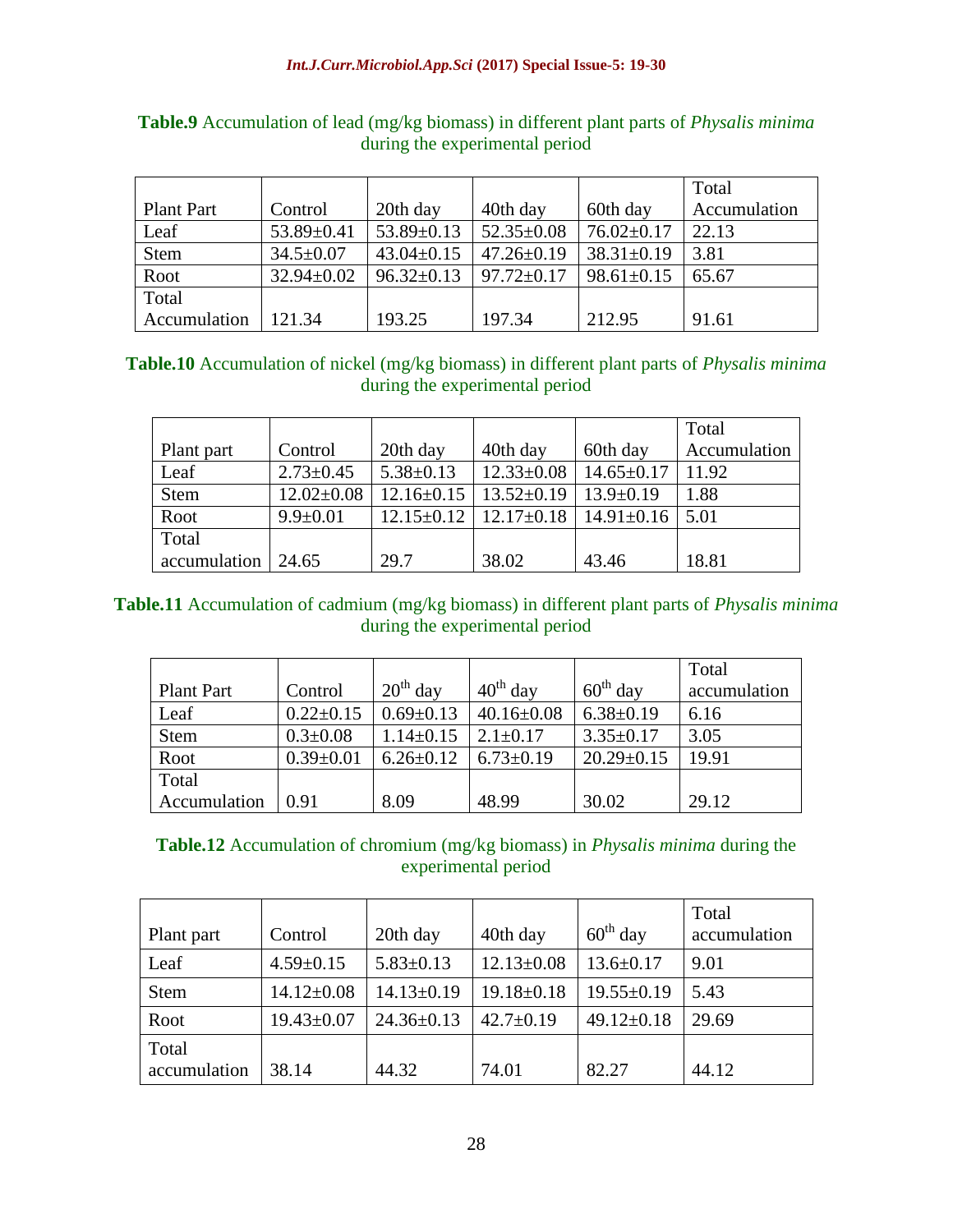# **References**

- Alkorta, I., and Garbisu, C. 2001. Phytoremediation of organic contaminants. *Bio resource Technol.*, Pp. 273–276.
- Chen, Y.X., Y.F. He, Yang, Y, Yu. Y. L, Zheng. S. J, Tian. G. M., Luo, Y. M. and Wong, M. H. 2003. Effect of cadmium on nodulation and N2 fixation of soybean in contaminated soils. *Chemosphere.,* Pp*.* 781–787.
- Fitz, W.J., and Wenzel, W.W. 2002. Arsenic transformations in the soil– rhizosphere–plant system fundamentals and potential application to phytoremediation. *J. Biotechnology*., Pp. 259-278.
- Garbisu, C., Hernandez Allica, J, Barrutia, O, Alkorta, I. and Becerril, J.M. 2002. Phytoremediation: A technology using green plants to remove contaminants from polluted areas. *Rev. Environ. Health*., Pp. 75–90.
- Ghosh, M., and Singh, S. P. 2005. A review on phytoremediation of heavy metals and utilization of its by-products. *Applied Ecology and Environmental Research*., Pp. 1-18.
- Jadia, C.D., and Fulekar, H. 2008. Phytotoxicity and remediation of heavy metals by fibrous root grass (sorghum). *J. Appl. Biosciences*., Pp. 491 – 499.
- Karenlampi, S., Schat, H, Vangronsveld, J, Verkleij, J.A.C, Mergeay, M. and Tervahauta, A.I. 2000. Genetic engineering in the improvement of plants for phytoremediation of metal polluted soils. *Environ. Pollut*., Pp. 25-231.
- Kramer., U. 2010. Metal hyperaccumulation in plants. *Annu. Rev. Plant Biol*., Pp. 517–534.
- Lanza, G.R., and Flathman, P.E. 2001. Phytoremediation technologies:

Hazardous and Radioactive waste treatment technologies Handbook. Chang Ho. Oh, (eds), CRC Press, Baca Raton. FL. USA. 5.6-1 to 5.6-13.

- Lasat., M. M. 2002. Phytoextraction of Toxic Metals: A Review of Biological Mechanisms. *J. Environ. Qual.,* Pp*.*31.
- Li, M.S., Luo, Y.P. and Su, Z.Y. 2007. Heavy metal concentrations in soils and plant accumulation in a restored manganese mine land in Guangxi, South China. *Environmental Pollution*., Pp. 168-175.
- Madrid, F., Liphadzi, M. S. and Kirkham, M. B. 2003. Heavy metal displacement in chelate-irrigated soil during phytoremediation*. Journal of Hydrology*. Pp. 107-119.
- McGrath, S.P., and Zhao, F.J. 2003. Phytoextraction of metals and metalloids from contaminated soils. *Curr. Opin. Biotechnol*., Pp. 277–282.
- McGrath, S.P., Zhao, F.J. and Lombi, E. 2001. Plant and rhizosphere process involved in phytoremediation of metal-contaminated soils. *Plant Soil*., Pp.207–214.
- Meagher, R.B. 2000. Phytoremediation of toxic elemental and organic pollutants. *Current Opinion in Plant Biology*. Pp. 153-162.
- Palmer, E.F., Warwick, F. and Keller, W. 2001. Brassicaceae (Cruciferae) family, plant biotechnology and phytoremediation. *International Journal of Phytoremediation*. Pp. 245- 287.
- Prasad, M.N.V. 2003. Metal hyperaccumulators in plants-Biodiversity prospecting for phytoremediation technology. *Electronic J. Biotech*., Pp. 276-372.
- Prasad, M.N.V., Greger, M. and Landberg, T. 2001. *Acacia nilotica* L. bark removes toxic metals from solution: Corroboration from toxicity bioassay